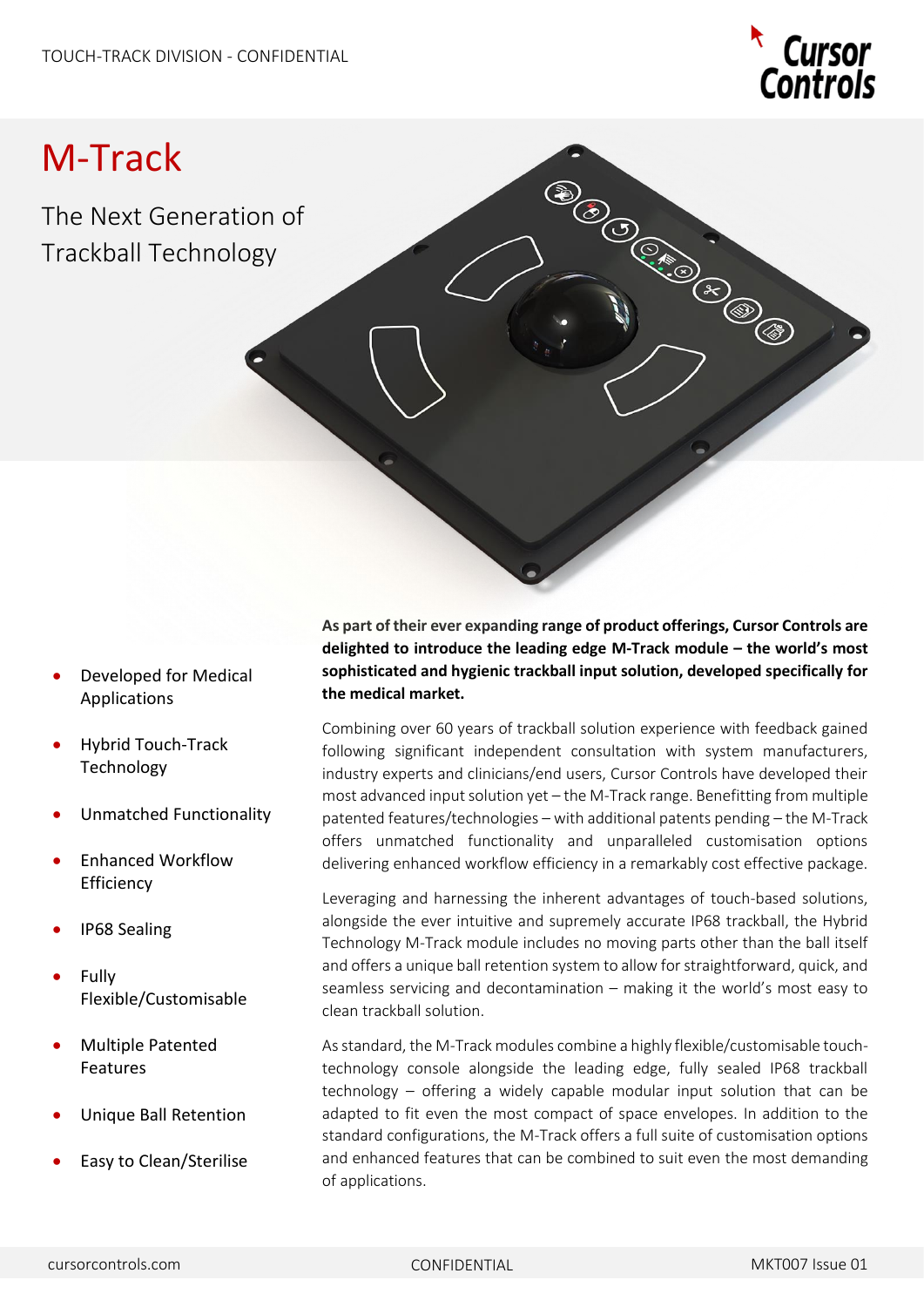

## Product Features

M-TRACK The Next Generation of Trackball Technology

### PRODUCT FEATURES

- Single continuous surface to aid cleaning, decontamination and sterilisation, reducing build-up of bacteria/debris.
- IP68 sealing technology
- No moving parts other than the ball
- Composite USB electrical interface (keyboard and mouse)
- Multiple patented and patent pending trackball technologies and constructions providing;
	- Featureless ball retention system for quick/easy removal of ball for cleaning purposes
	- Large ball exposure for extra control and precise cursor motion
	- Latest generation tracking technology
- Trackpad area for touch based gestures and inputs including;
	- Scroll and swipe
	- Multiple Switch functionality
- Capacitive touch technology providing
	- Button features with backlighting capability and various audible and haptic feedback options
- Panel lock feature to support cleaning of the control panel (disabling of switches for cleaning)
- Scroll/zoom feature (using ball for increased control/accuracy)
- Control dashboard for adjustment of trackball/panel performance;
	- Adjustable trackball resolution
	- Adjustable backlight intensity

#### M-TRACK Standard Module